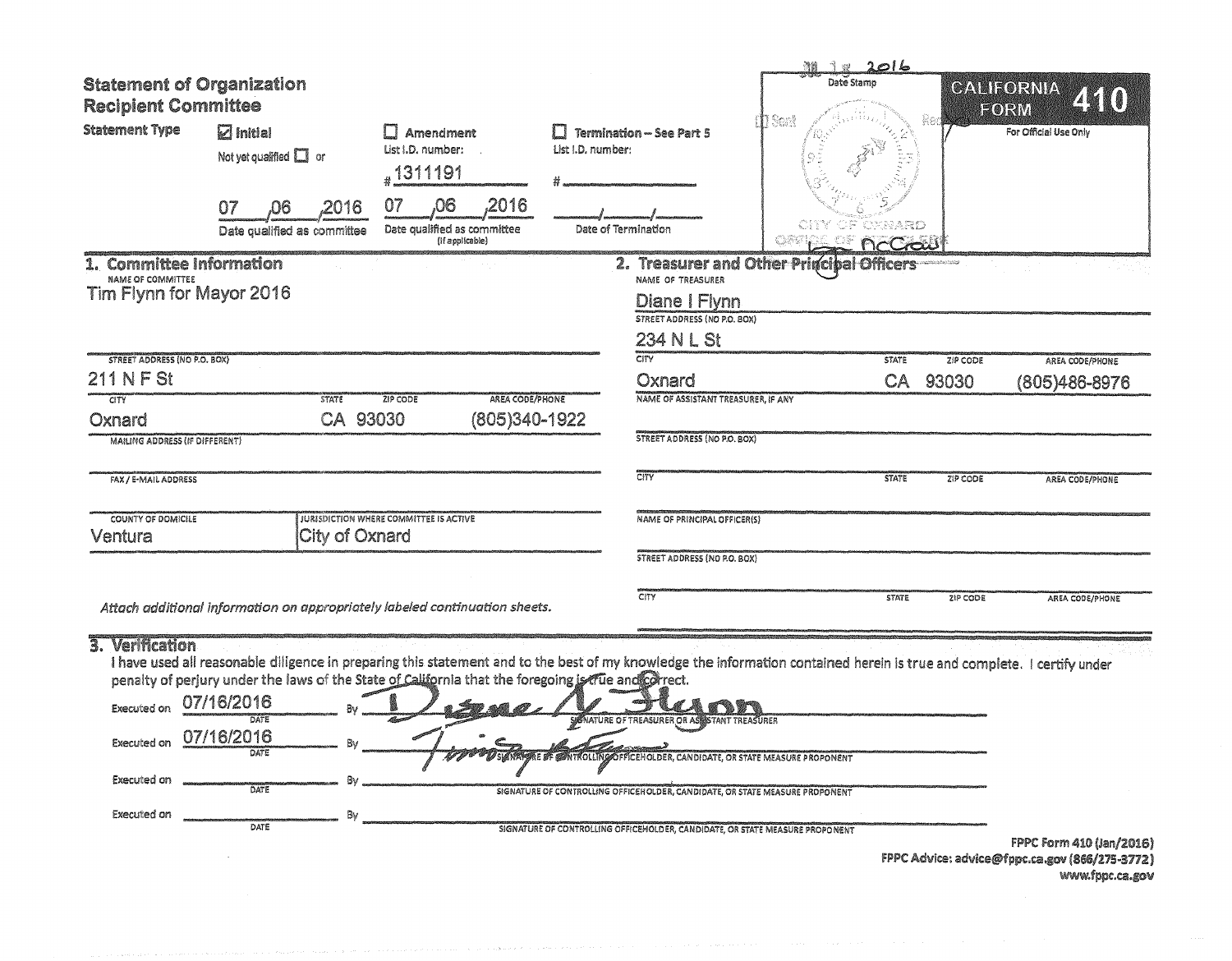| <b>Statement of Organization</b><br><b>Recipient Committee</b><br>INSTRUCTIONS ON REVERSE<br><b>COMMATERWIN for Mayor 2016</b>                                                                                 | <b>GALIFORNIA</b><br>ZEKO)<br><b>EORM</b><br>Page 3<br><b>I.D. NUMBER</b><br>1311191 |
|----------------------------------------------------------------------------------------------------------------------------------------------------------------------------------------------------------------|--------------------------------------------------------------------------------------|
| 4. Type of Committee<br>(Continued)                                                                                                                                                                            |                                                                                      |
| Not formed to support or oppose specific candidates or measures in a single election. Check only one box:<br>General Purpose Committee<br>$\Box$ CITY Committee $\Box$ COUNTY Committee $\Box$ STATE Committee |                                                                                      |
| PROVIDE BRIEF DESCRIPTION OF ACTIVITY                                                                                                                                                                          |                                                                                      |
|                                                                                                                                                                                                                |                                                                                      |
| List additional sponsors on an attachment.<br>Sconsored Committee                                                                                                                                              |                                                                                      |
| INDUSTRY GROUP OR AFFILIATION OF SPONSOR<br><b>NAME OF SPONSOR</b>                                                                                                                                             |                                                                                      |
|                                                                                                                                                                                                                |                                                                                      |
| CITY<br><b>STATE</b><br>ZIP CODE<br>NO. AND STREET<br>STREET ADDRESS                                                                                                                                           |                                                                                      |
|                                                                                                                                                                                                                |                                                                                      |
| <b>Small Contributor Committee</b><br>Date qualified                                                                                                                                                           |                                                                                      |
| <b>5. Termination Requirements</b><br>By signing the verification, the treasurer, assistant treasurer and/or candidate, officeholder, or proponent certify that all of the following conditions have been met: |                                                                                      |
| . This committee has ceased to receive contributions and make expenditures;                                                                                                                                    |                                                                                      |
| . This committee does not anticipate receiving contributions or making expenditures in the future;                                                                                                             |                                                                                      |
| . This committee has eliminated or has no intention or ability to discharge all debts, loans received, and other obligations;                                                                                  |                                                                                      |
| This committee has no surplus funds; and<br>۰                                                                                                                                                                  |                                                                                      |
| • This committee has filed all campaign statements required by the Political Reform Act disclosing all reportable transactions.                                                                                |                                                                                      |
| -- There are restrictions on the disposition of surplus campaign funds held by elected officers who are leaving office and by defeated candidates. Refer to Government<br>Code Section 89519.                  |                                                                                      |

-- Leftover funds of ballot measure committees may be used for political, legislative or governmental purposes under Government Code Sections 89511 - 89518, and are to Elections Code Section 18680 and FPPC Regulation 18521.5.